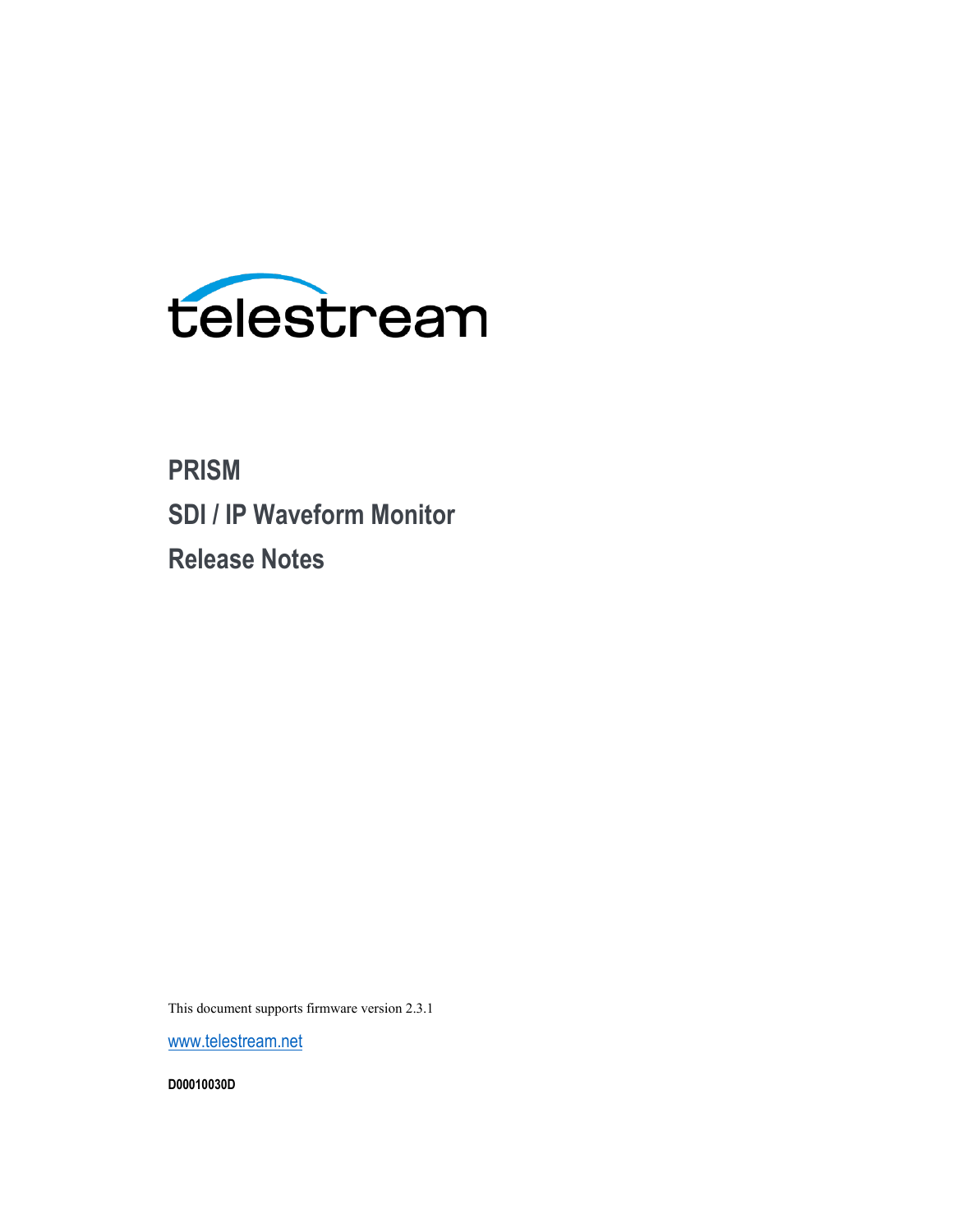Copyright © 2021 Telestream, LLC and its Affiliates. All rights reserved. Telestream products are covered by U.S. and foreign patents, issued and pending. Information in this publication supersedes that in all previously published material. Specification and price change privileges reserved. TELESTREAM is a registered trademark of Telestream, LLC. All other trade names referenced are the service marks, trademarks, or registered trademarks of their respective companies.

Telestream products are covered by U.S. and foreign patents, issued and pending. Information in this publication supersedes that in all previously published material. Specifications and price change privileges reserved.

TELESTREAM is a registered trademark of Telestream, LLC.

Dolby, Dolby Audio, and the double-D symbol are trademarks of Dolby Laboratories.

The Audio Surround Sound display is provided under license from RTW GmbH & Co. KG.

**Contact Telestream** Telestream LLC 848 Gold Flat Road Nevada City, CA 95959 USA

For product information, sales, service, and technical support: Worldwide, visit [www.telestream.net/telestream-support/video/support.htm](http://www.telestream.net/telestream-support/video/support.htm) to find contacts in your area.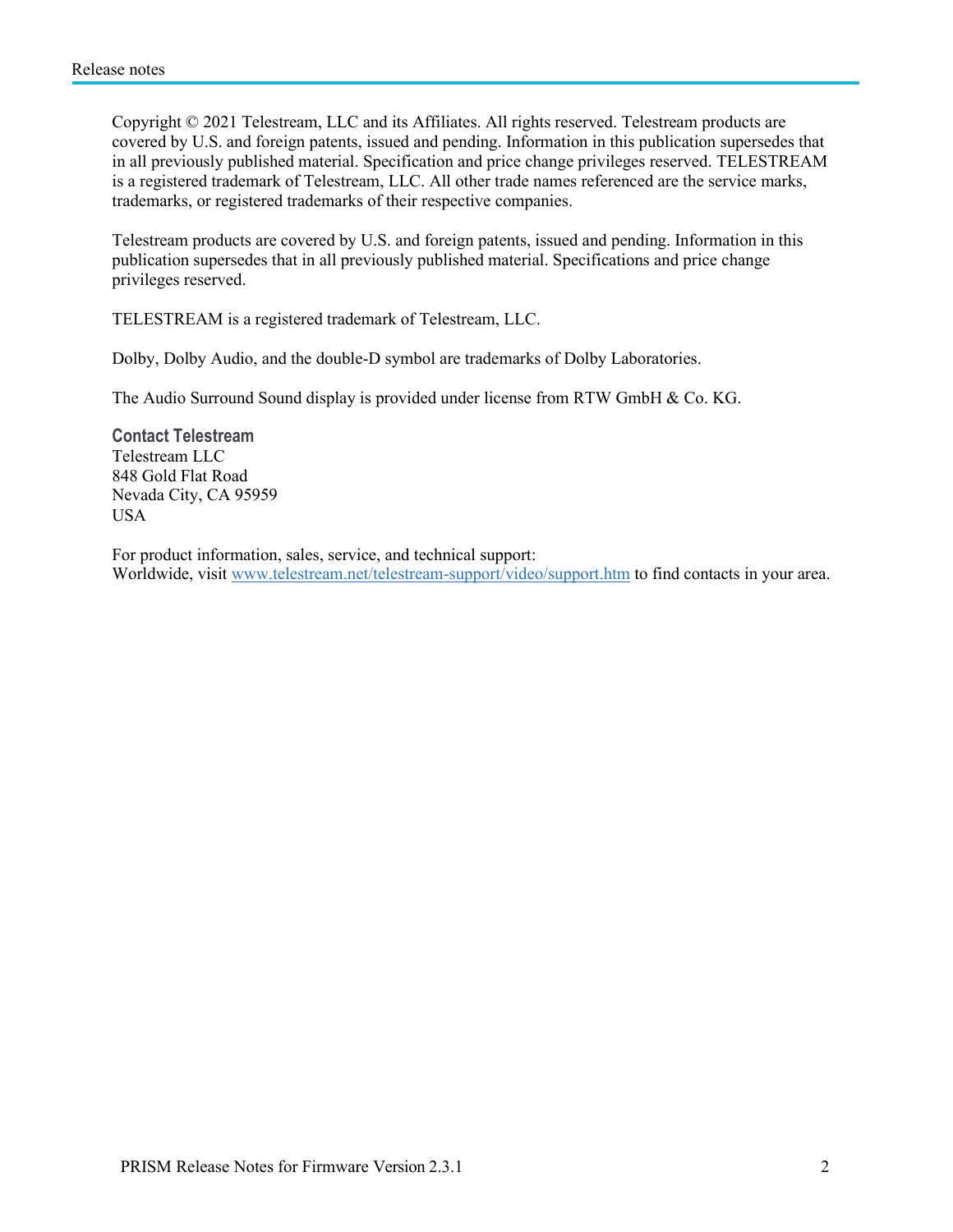## **Release notes**

This document describes new features, fixes, and improvements of firmware version 2.3.1 for the PRISM SDI / IP Waveform Monitor.

#### **Compatible Products**

These products are compatible with this release:

- MPI2-25 and MPX2-25
- MPI2-10 and MPX2-10
- MPI and MPX

#### **New features**

- User configurable alarms with adjustable thresholds:
	- $\circ$  Gamut/R[1](#page-2-0)03 alarm<sup>1</sup>
	- o Audio content alarms
	- o CC / Subtitles alarms
	- o IP transport alarms
	- o SDI transport alarms
	- o Timing alarms
	- Video format alarms
- User interface enhancement Activity Dashboard for easy user alarm monitoring
- Eventlog enhancements:
	- o Filters for alarms, alarm group, and time and date
	- o Events logged with ANC LTC/VITC timecode and PTP time
	- o Events now logged with user-defined input names
- Web download of Eventlog as a csv file
- Additional Alarm reporting support:
	- o Web based Alarm Status
	- o RFC5424 compliant Syslog events
	- o SNMP trap for alarms
- Support for Gamut measurements, compliant with EBU R 103 V3.0 recommendation, with user configurable thresholds
- Audio decode of Dolby D/D Plus/E with Dolby Status application:
	- o Support for SDI, 2022-6 and 2110-31 transports
	- o SDI Aux out support includes Dolby embedding
- RTW Surround Sound display for PCM and decoded Dolby D/D Plus/E audio

<span id="page-2-0"></span><sup>1</sup> Requires MPI2-25, MPX2-25, MPI2-10 (with 25G upgrade) or MPX2-10 (with 25G upgrade)